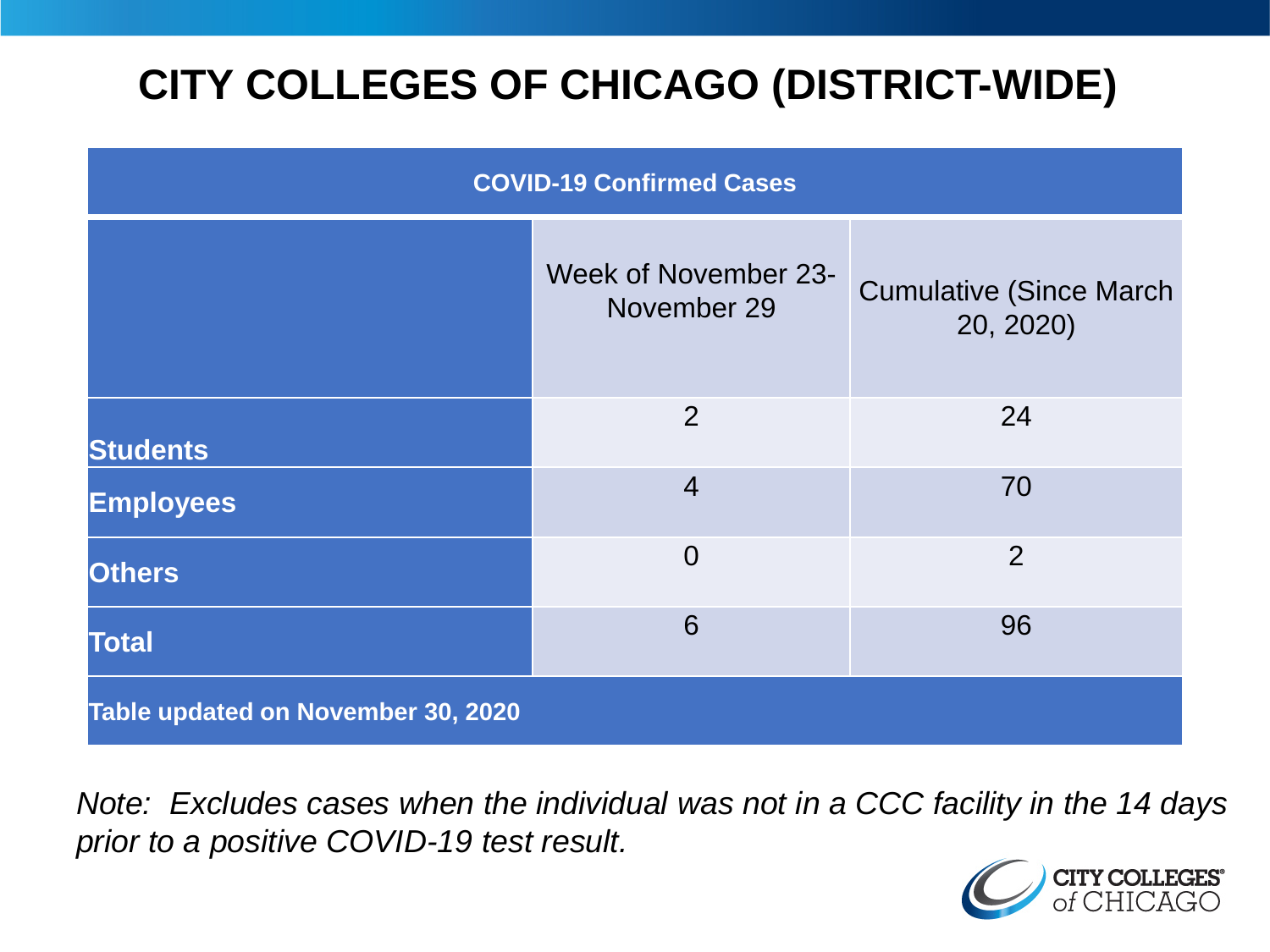## **DALEY COLLEGE**

| <b>COVID-19 Confirmed Cases</b>    |                                      |                                              |
|------------------------------------|--------------------------------------|----------------------------------------------|
|                                    | Week of November 23 -<br>November 29 | <b>Cumulative (Since March)</b><br>20, 2020) |
| <b>Students</b>                    | $\overline{0}$                       | $\overline{0}$                               |
| <b>Employees</b>                   | 1                                    | 10                                           |
| <b>Others</b>                      | $\overline{0}$                       | $\overline{0}$                               |
| <b>Total</b>                       | 1                                    | 10                                           |
| Table updated on November 30, 2020 |                                      |                                              |

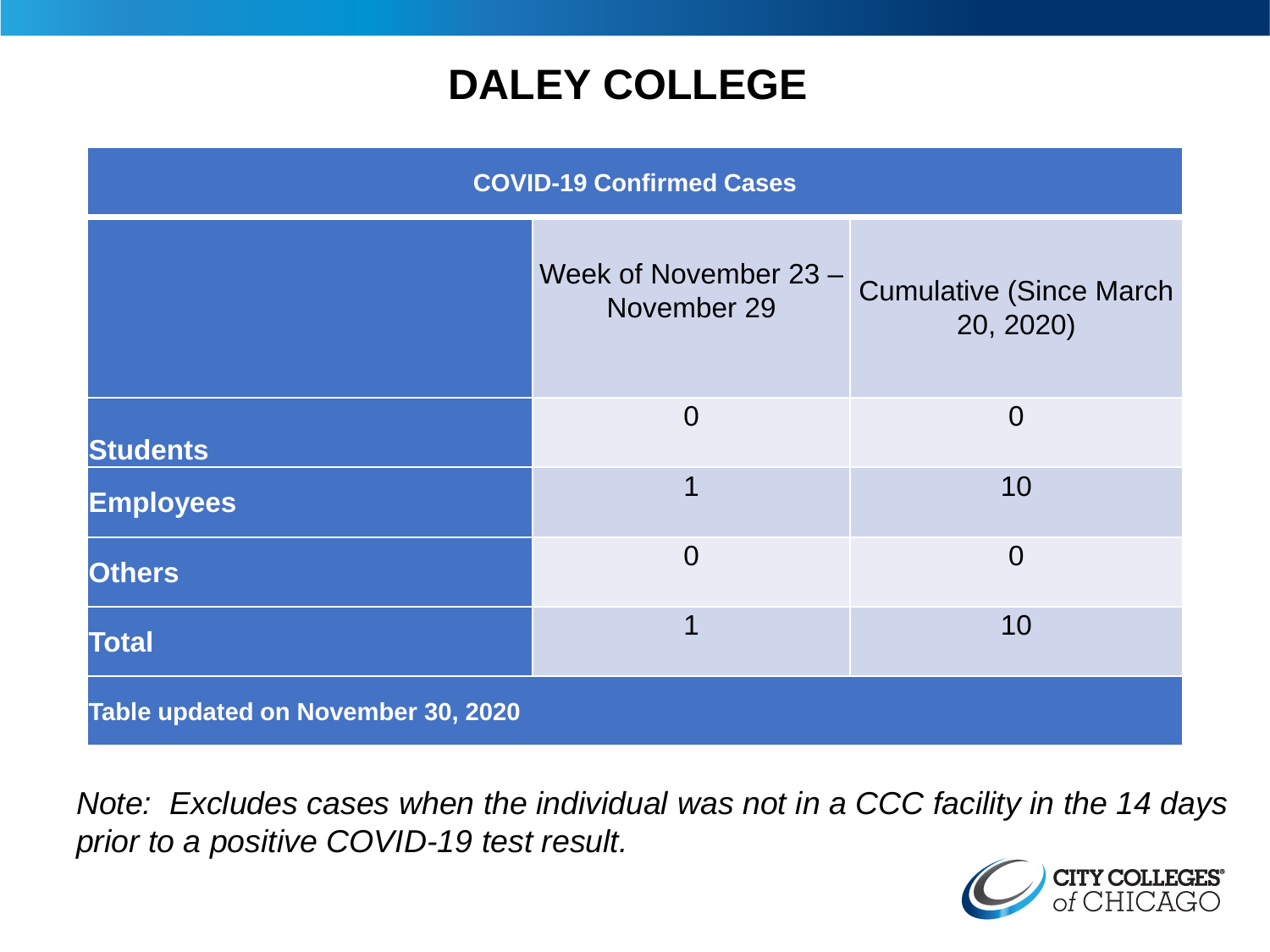## **HAROLD WASHINGTON COLLEGE**

| <b>COVID-19 Confirmed Cases</b>    |                                     |                                              |
|------------------------------------|-------------------------------------|----------------------------------------------|
|                                    | Week of November 23-<br>November 29 | <b>Cumulative (Since March)</b><br>20, 2020) |
| <b>Students</b>                    | $\overline{0}$                      | 5                                            |
| <b>Employees</b>                   | $\Omega$                            | 7                                            |
| <b>Others</b>                      | $\overline{0}$                      | 1                                            |
| <b>Total</b>                       | $\Omega$                            | 13                                           |
| Table updated on November 30, 2020 |                                     |                                              |

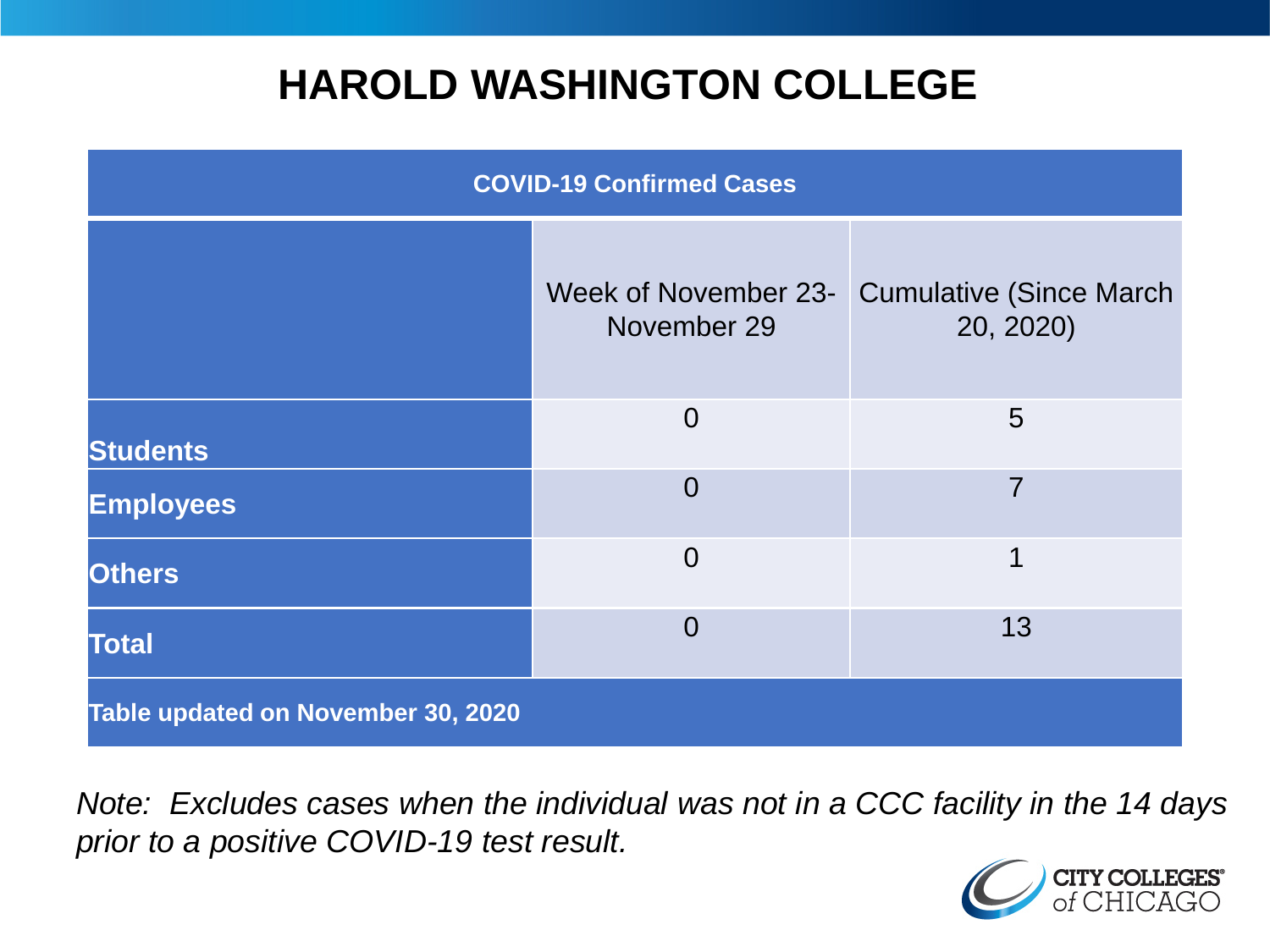## **KENNEDY-KING COLLEGE**

| <b>COVID-19 Confirmed Cases</b>    |                                     |                                              |
|------------------------------------|-------------------------------------|----------------------------------------------|
|                                    | Week of November 23-<br>November 29 | <b>Cumulative (Since March)</b><br>20, 2020) |
| <b>Students</b>                    | 1                                   | 5                                            |
| <b>Employees</b>                   | $\overline{0}$                      | 12                                           |
| <b>Others</b>                      | $\overline{0}$                      | $\overline{0}$                               |
| <b>Total</b>                       | 1                                   | 17                                           |
| Table updated on November 30, 2020 |                                     |                                              |

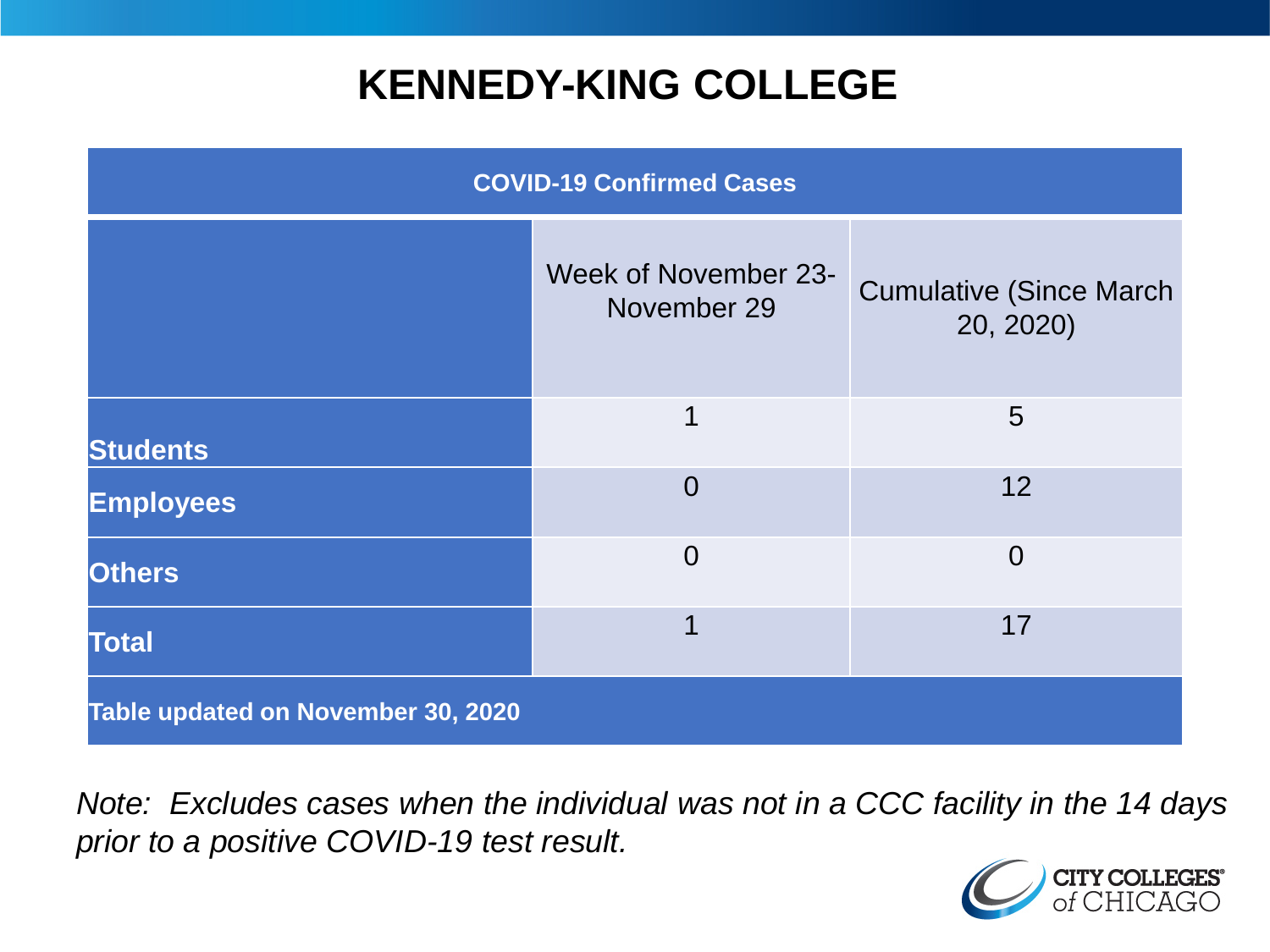## **MALCOLM X COLLEGE**

| <b>COVID-19 Confirmed Cases</b>    |                                     |                                              |
|------------------------------------|-------------------------------------|----------------------------------------------|
|                                    | Week of November 23-<br>November 29 | <b>Cumulative (Since March)</b><br>20, 2020) |
| <b>Students</b>                    | 1                                   | 12                                           |
| <b>Employees</b>                   | $\overline{2}$                      | 10                                           |
| <b>Others</b>                      | $\overline{0}$                      | $\overline{0}$                               |
| <b>Total</b>                       | 3                                   | 22                                           |
| Table updated on November 30, 2020 |                                     |                                              |

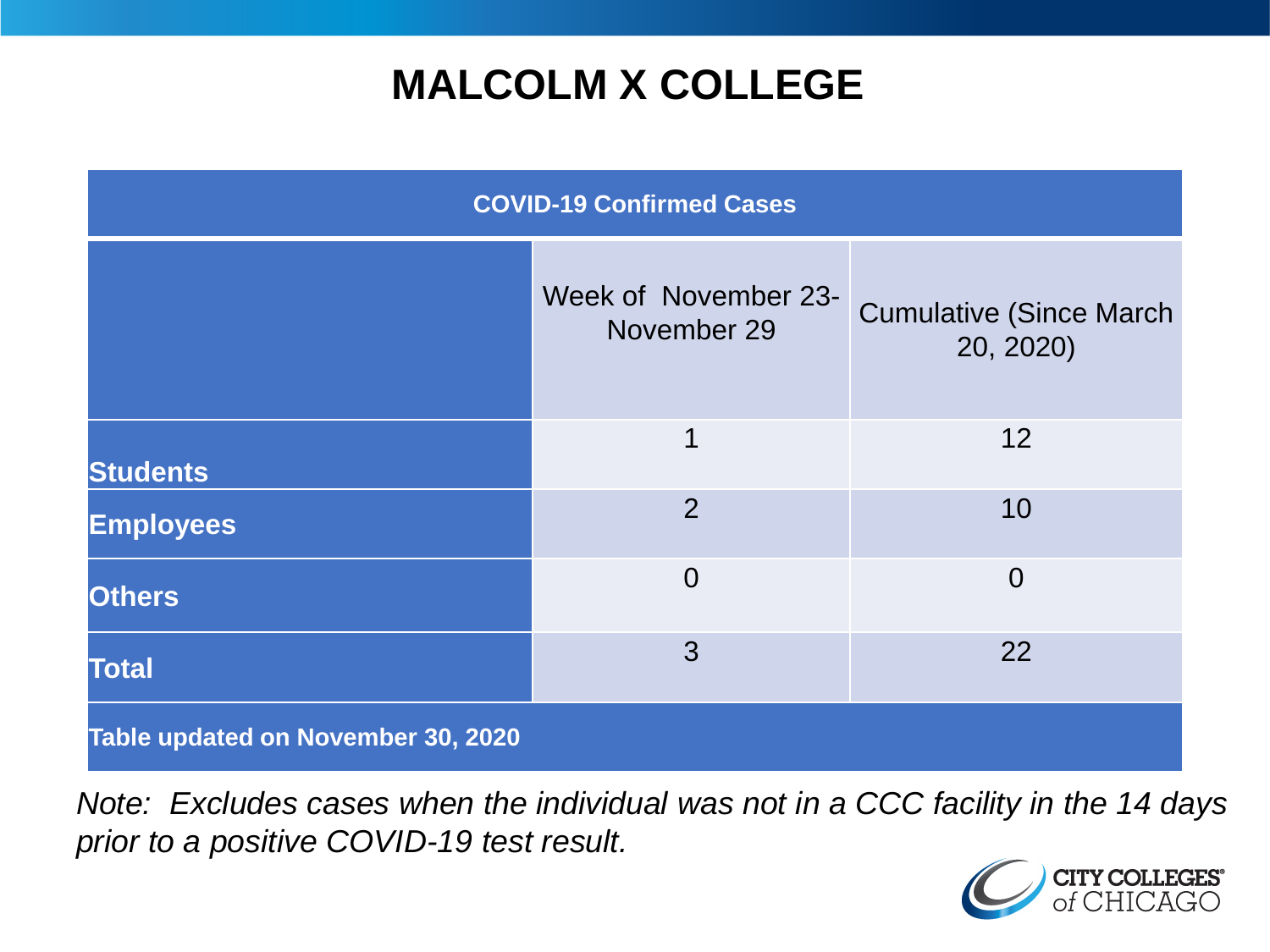# **OLIVE-HARVEY COLLEGE**

| <b>COVID-19 Confirmed Cases</b>   |                                         |                                              |
|-----------------------------------|-----------------------------------------|----------------------------------------------|
|                                   | <b>Week November 23-</b><br>November 29 | <b>Cumulative (Since March)</b><br>20, 2020) |
| <b>Students</b>                   | $\overline{0}$                          | 1                                            |
| <b>Employees</b>                  |                                         | 14                                           |
| <b>Others</b>                     | $\overline{0}$                          | $\overline{0}$                               |
| <b>Total</b>                      |                                         | 15                                           |
| Table updated on November 30 2020 |                                         |                                              |

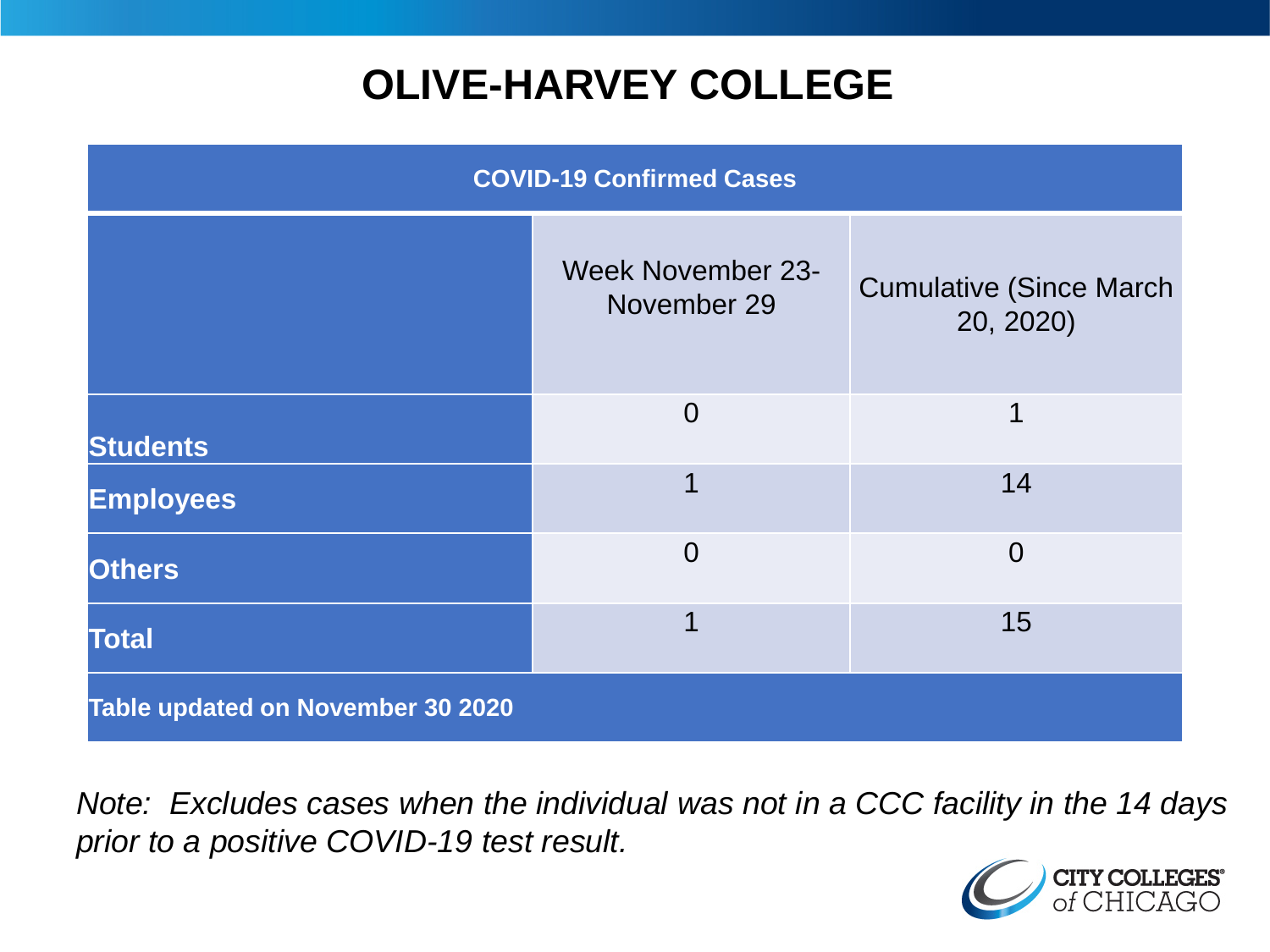## **TRUMAN COLLEGE**

| <b>COVID-19 Confirmed Cases</b>    |                                            |                                              |
|------------------------------------|--------------------------------------------|----------------------------------------------|
|                                    | <b>Week of November 23-</b><br>November 29 | <b>Cumulative (Since March)</b><br>20, 2020) |
| <b>Students</b>                    | $\overline{0}$                             | 1                                            |
| <b>Employees</b>                   | $\overline{0}$                             | 11                                           |
| <b>Others</b>                      | $\overline{0}$                             | $\overline{0}$                               |
| <b>Total</b>                       | $\overline{0}$                             | 12                                           |
| Table updated on November 30, 2020 |                                            |                                              |

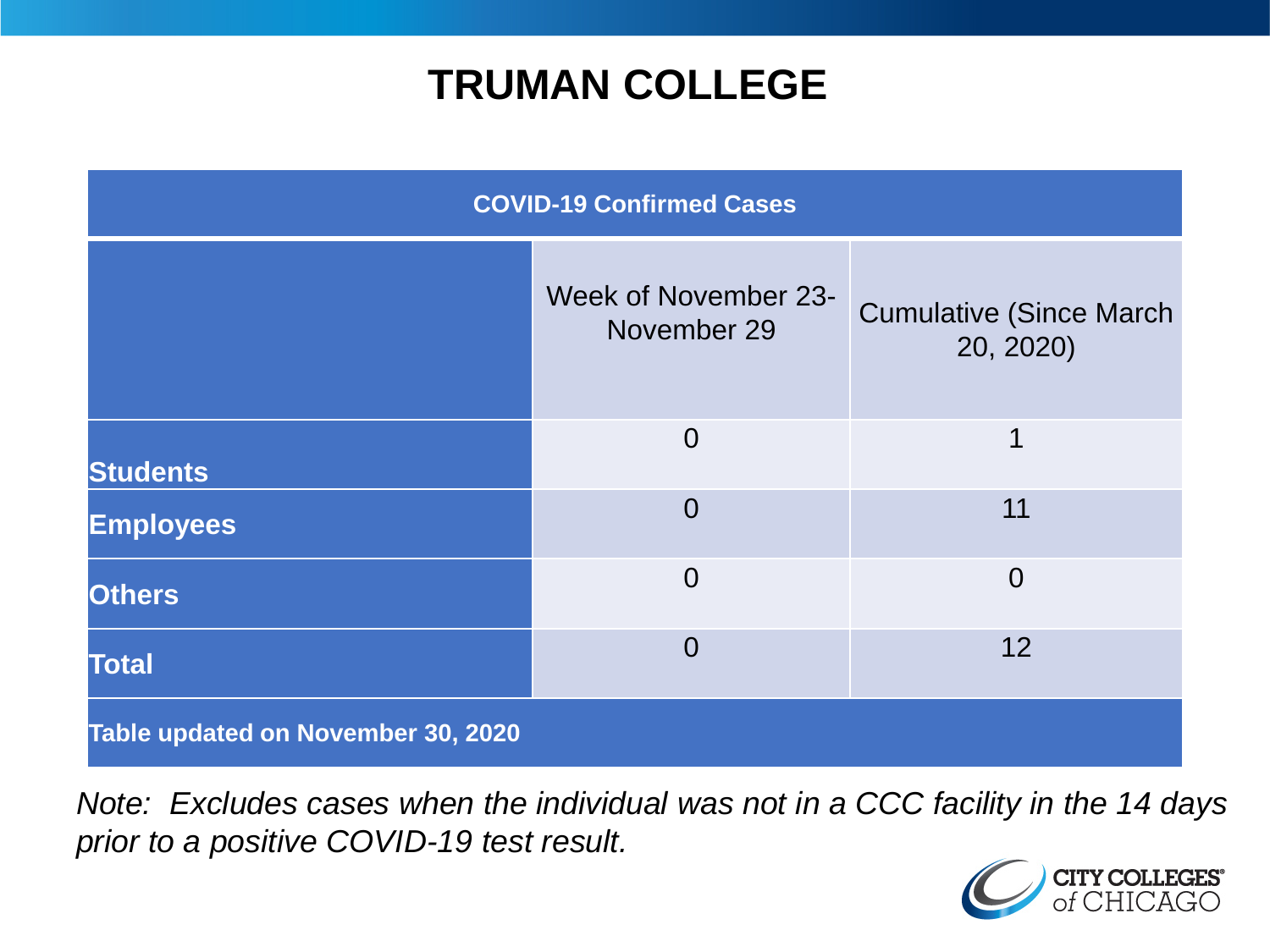## **WRIGHT COLLEGE**

| <b>COVID-19 Confirmed Cases</b>   |                                            |                                              |
|-----------------------------------|--------------------------------------------|----------------------------------------------|
|                                   | <b>Week of November 23-</b><br>November 29 | <b>Cumulative (Since March)</b><br>20, 2020) |
| <b>Students</b>                   | $\overline{0}$                             | $\overline{0}$                               |
| <b>Employees</b>                  | $\overline{0}$                             | 6                                            |
| <b>Others</b>                     | $\overline{0}$                             | $\overline{0}$                               |
| <b>Total</b>                      | $\overline{0}$                             | 6                                            |
| Table updated on November 30 2020 |                                            |                                              |